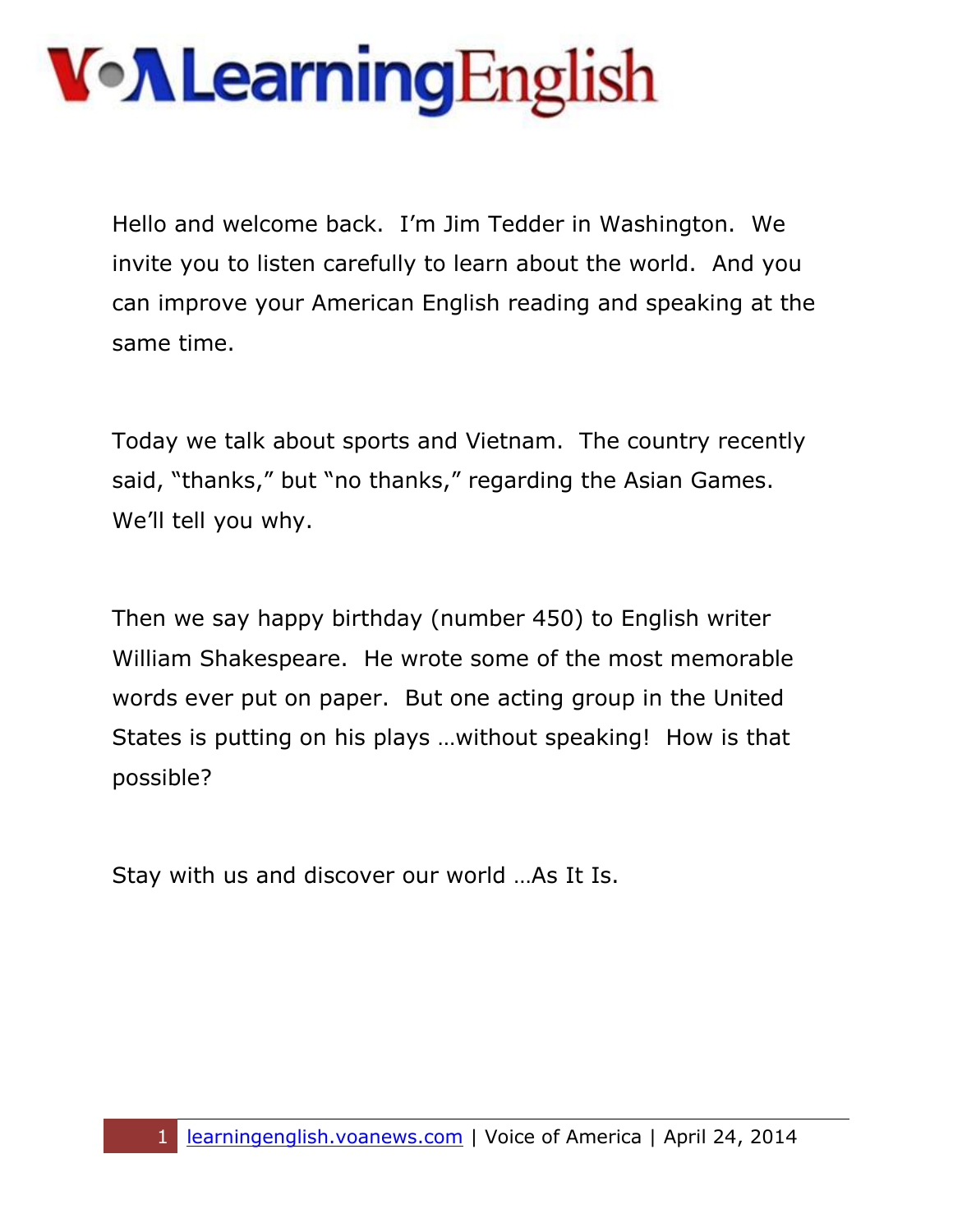Last week, the government in Vietnam surprised some observers with its decision not to hold the Asian Games in 2019. However, many people inside the country have welcomed the decision. Reporter Marianne Brown is in Vietnam's capital, Hanoi. June Simms has her story.

Vietnamese fans at any big football match can show lots of energy when supporting their country at international sporting events. Football generally creates the most excitement. Vietnamese often wear the colors of top teams, like Manchester United and Barcelona, on their motorbikes and clothing. But other sports, like badminton, are also popular.

That is why the Vietnamese government's decision not to hold the 2019 Asian Games came as a surprise to many observers. One of them is Carl Thayer, a Vietnam expert from the University of New South Wales.

"This is a country that likes to be a centerpiece, and that is sports mad. It just surprised me because Vietnam usually, is always, grabs these opportunities to showcase itself."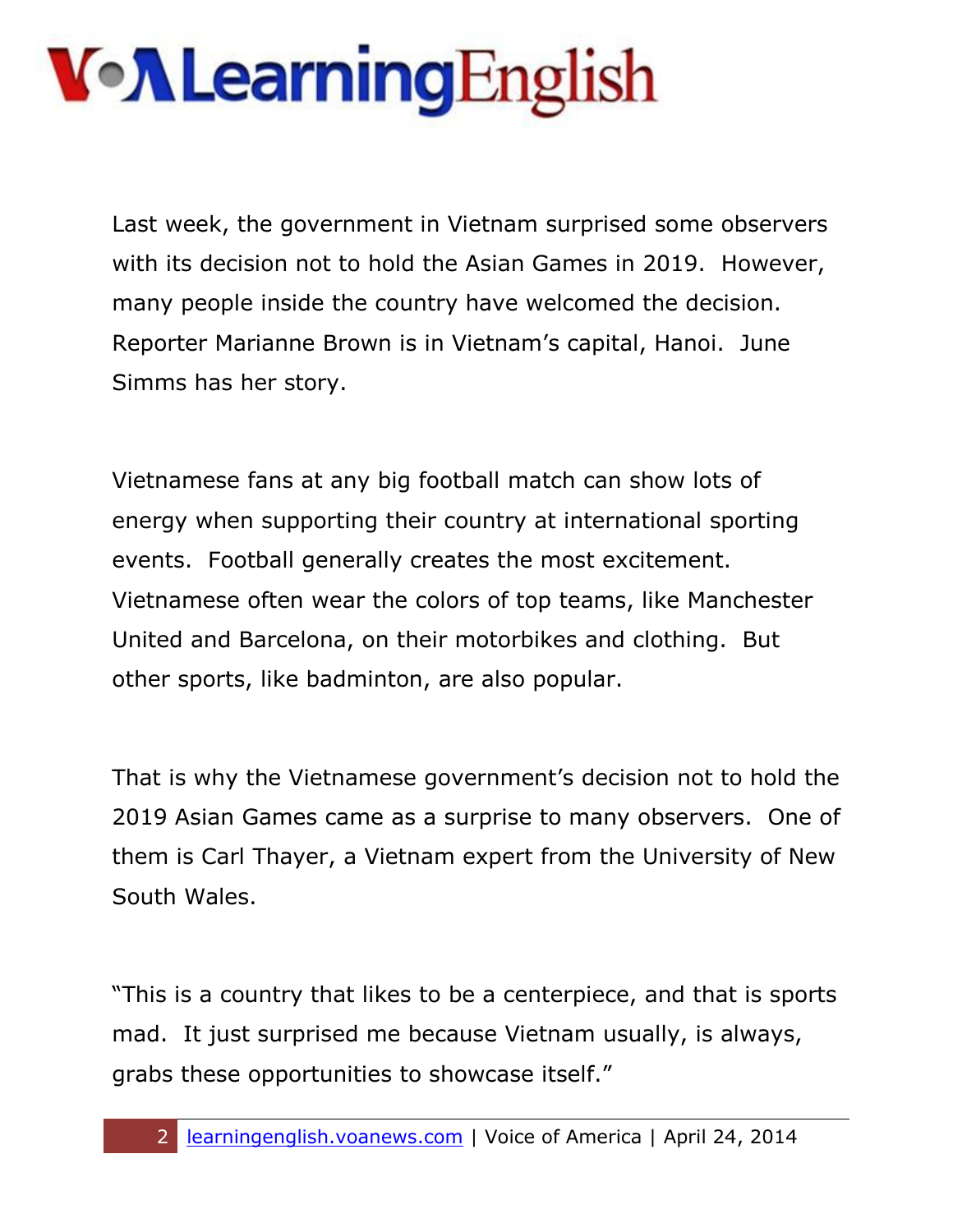However, the reaction from inside the country suggests that many Vietnamese had expected the decision. In a statement last week, Prime Minister Nguyen Tan Dung said Vietnam did not have enough experience at hosting large sporting events.

The statement said that hosting an international sporting event can "contribute to social-economic development, promoting the country's images and increasing its position." But if the event is not successful, "the effects will be reversed."

Hanoi won the right to host the Asian games in 2012, beating the Indonesian city of Surabaya. But some Vietnamese criticized the expected costs.

Local media have estimated the cost of holding the 2019 games at \$150 million. But some reports set the price much higher.

The decision led some people to say that Vietnam was concerned about bad publicity after Russia's experience with the Winter Olympics in Sochi. But Professor Thayer does not think this was likely.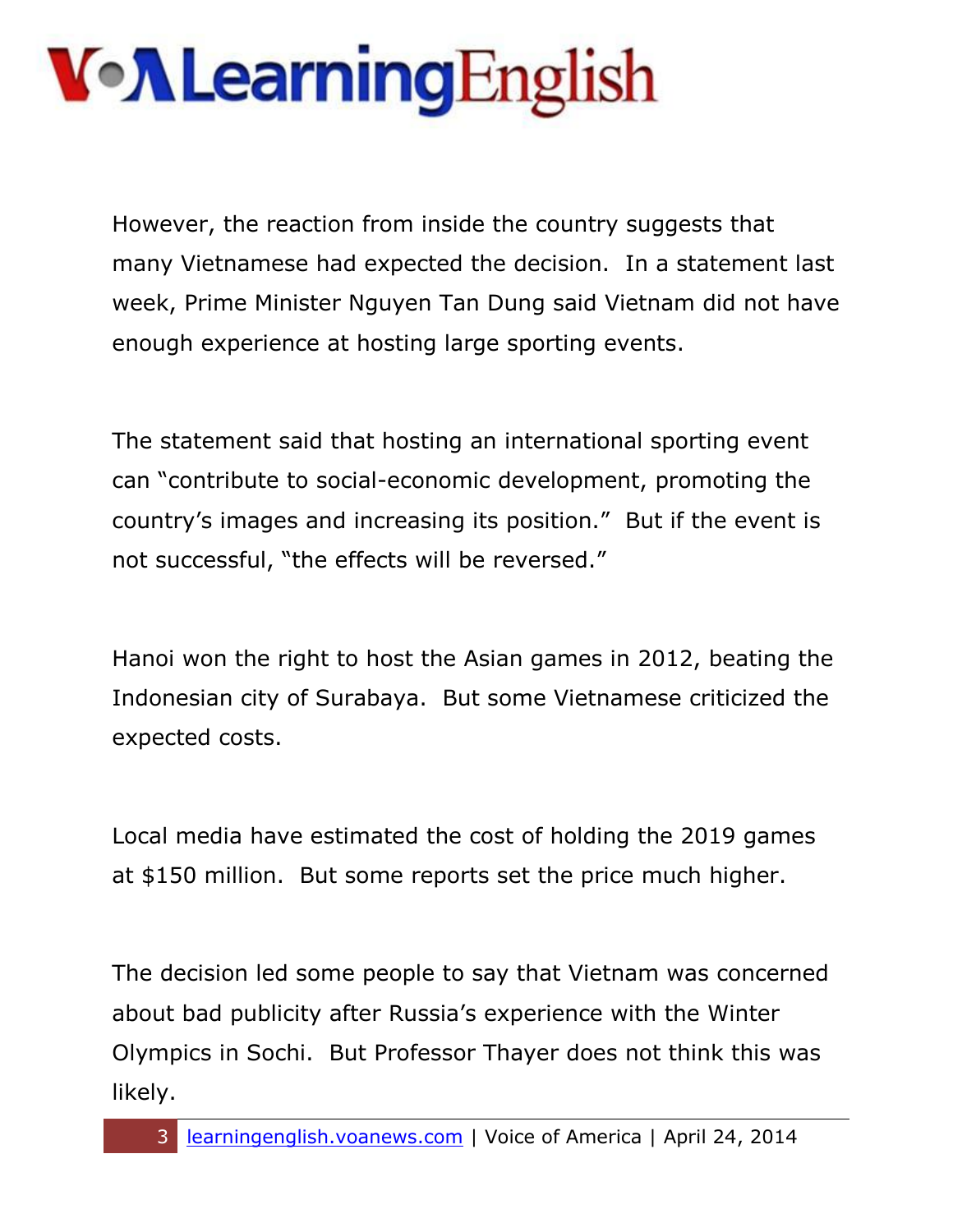"Who except for a handful of people would be worried about the expense? You know, I mean, high speed rail, that's an expense that the Prime Minister loses. But on the Asian Games, it would be circuses for the masses."

Hoang Quoc Vinh is director of international cooperation at the Viet Nam Sports Administration. He told VOA that the government has invested a lot in this area, especially in supporting young people. In his words, it is a "pity" Vietnam is not hosting the Asian Games. He described the feeling as being like when a football is almost inside the goal, but suddenly changes direction and finally lands outside the net.

In the past, two other countries decided against the Asian Games: South Korea in 1970; and Pakistan in 1978. I'm June Simms.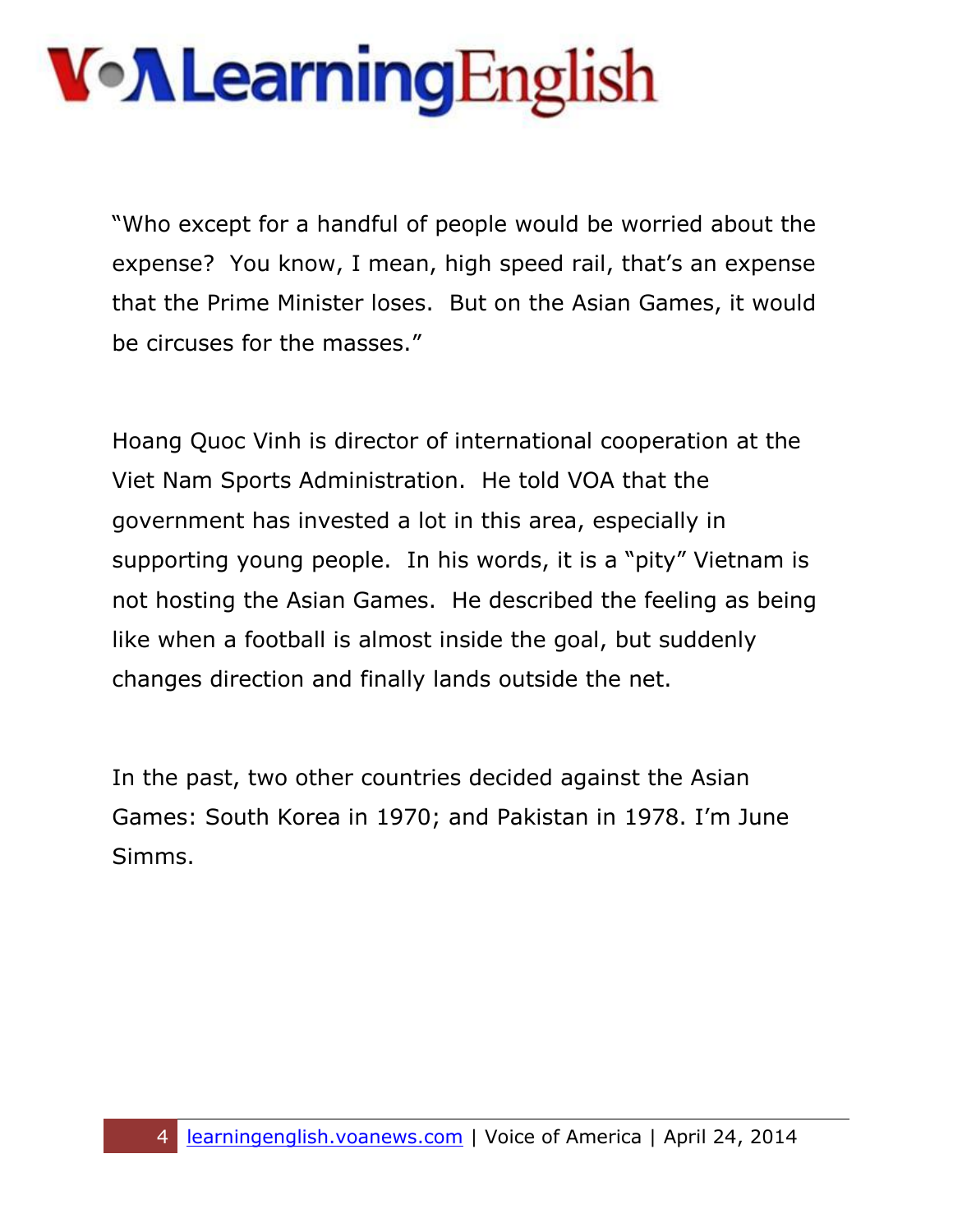#### **Could You Please Speak A Little Louder?**

Today, April 23rd, marks the 450th anniversary of the birth of playwright William Shakespeare. An American theater company recently marked Shakespeare's birthday with a revival, or new production, of his play Hamlet. But this version of the play is performed without spoken words. Caty Weaver has more.

Synetic Theater Company is based in Arlington, Virginia, just outside Washington, D.C. Paata Tsikurishvili and his wife Irina launched the company 12 years ago. The Tsikurishvilis moved to the United States from Georgia in the 1990s. They starred as Hamlet and Ophelia in Synetic's first silent version of Hamlet.

Paata Tsikurishvili says that is how the critically praised "Silent Shakespeare" series began.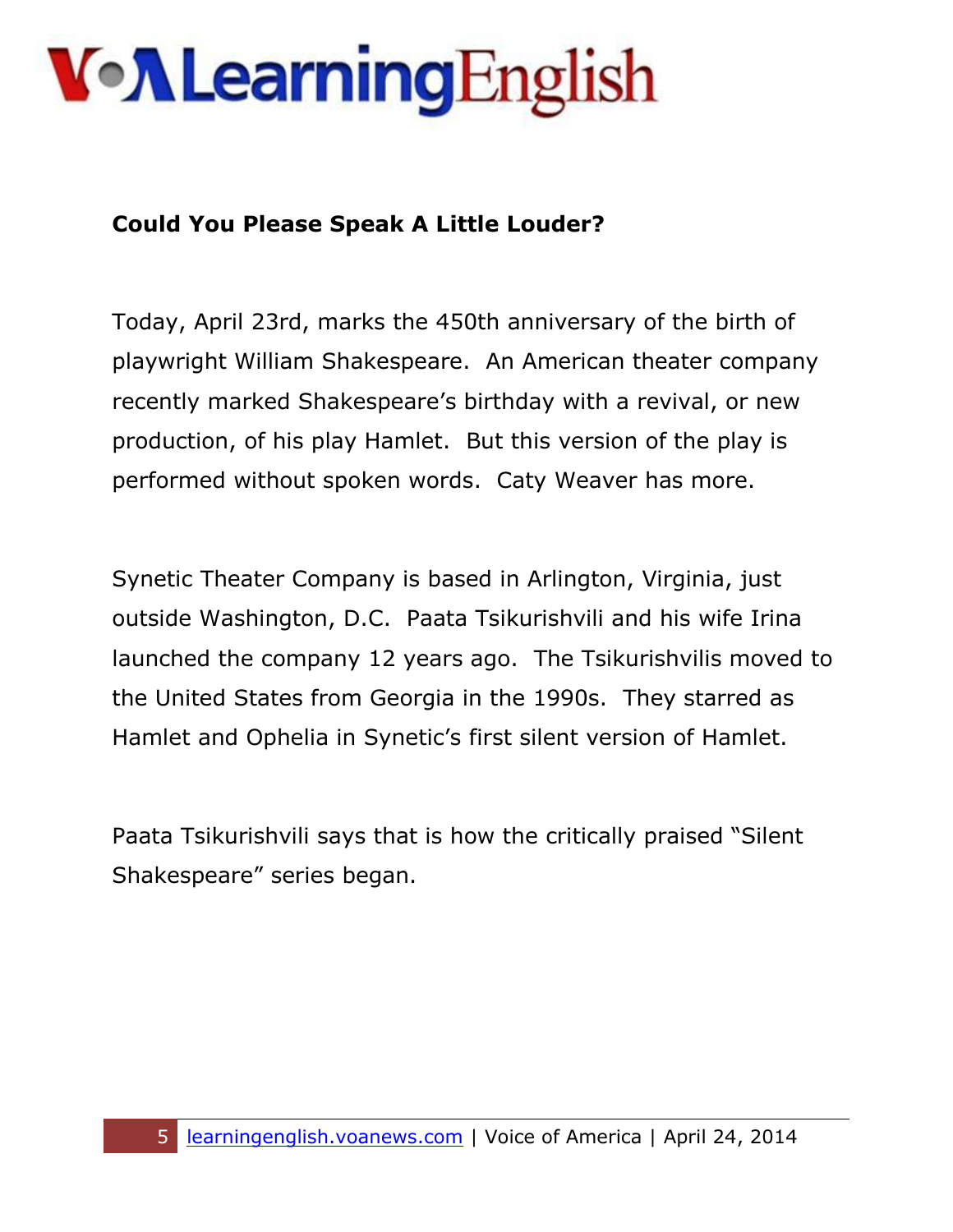"Hamlet opened the door for us in a theater community and brought us many awards and recognition. That was a start for Synetic Theater that spread the word about the theater company that we are doing Shakespeare without text, which is unusual and the same time very accessible."

The company uses music, dance and facial expressions to tell the story.

This time, Irina appeared in the play as Gertrude, Hamlet's mother. She says that Shakespearian language is widely understood and permits a lot of creativity.

"We've done so many different ways Shakespeare. We've done Shakespeare in (the) Twenties. Recently, we've done Twelfth Night; we had also Shakespeare on the sand. It was King Lear. And we've done The Tempest on the water."

Actor Alex Mills has performed in many Synetic productions. He says playing the part of Hamlet was difficult, and a huge responsibility.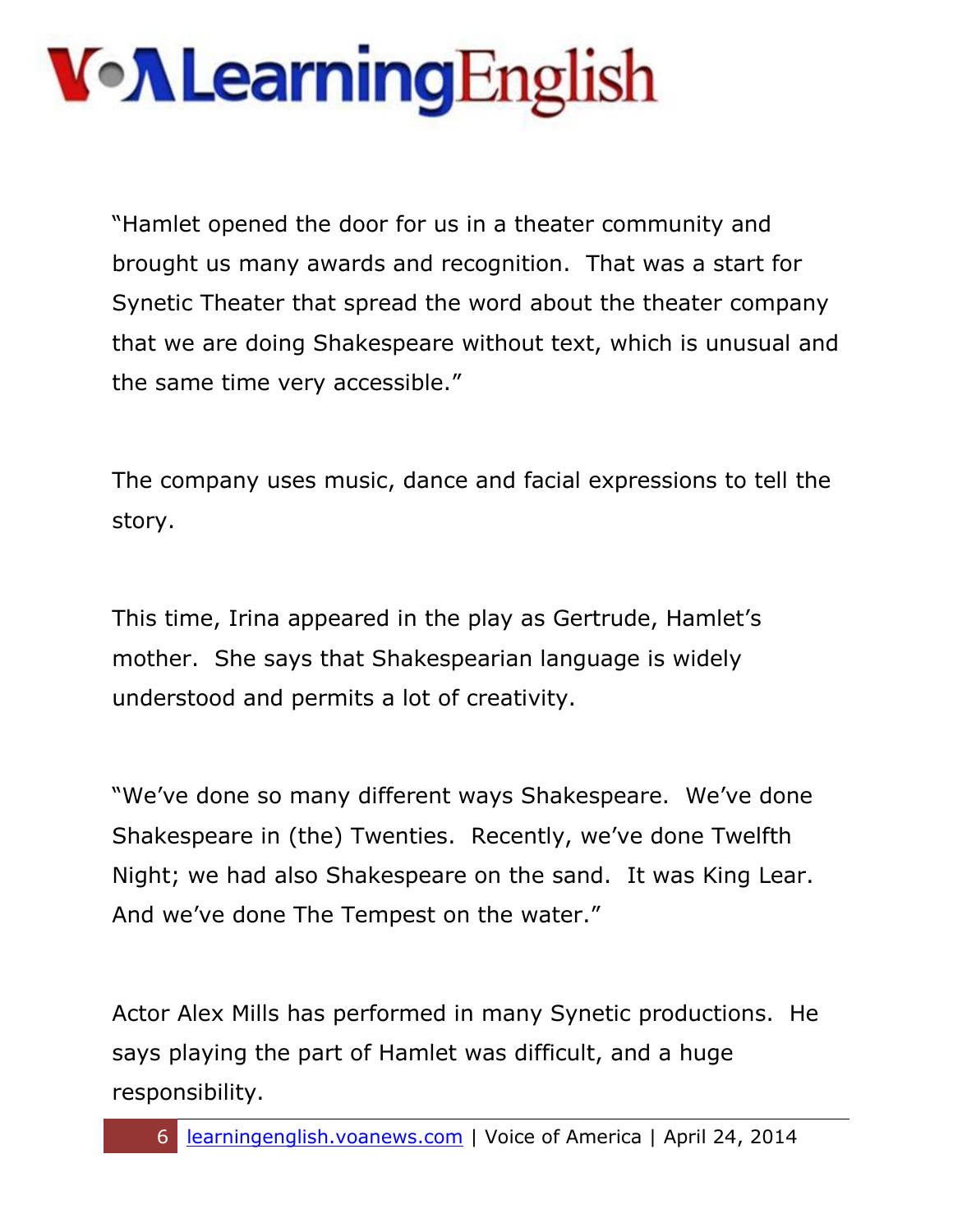"For Paata to pass it along to me, having it been a role that he developed originally, in a way it feels like passing along a torch, you know, entrusting me to carry that role in the show."

The part of Ophelia was a childhood dream for 20-year-old Irina Kavsdze.

"My first interaction with Shakespeare was silent. Before I started reading Shakespeare on my own or in school, I saw this Hamlet for the first time. I was nine years old. I hadn't read any other Shakespeare."

Since opening in 2002, the Synetic Theater Company has received 24 Helen Hayes Awards and 92 nominations. The awards recognize theater excellence in the Washington, D.C. area. Victor Shargai is chairman of the awards committee.

"What they have done for Washington theater is really very, very important. For national theater, for the entire country."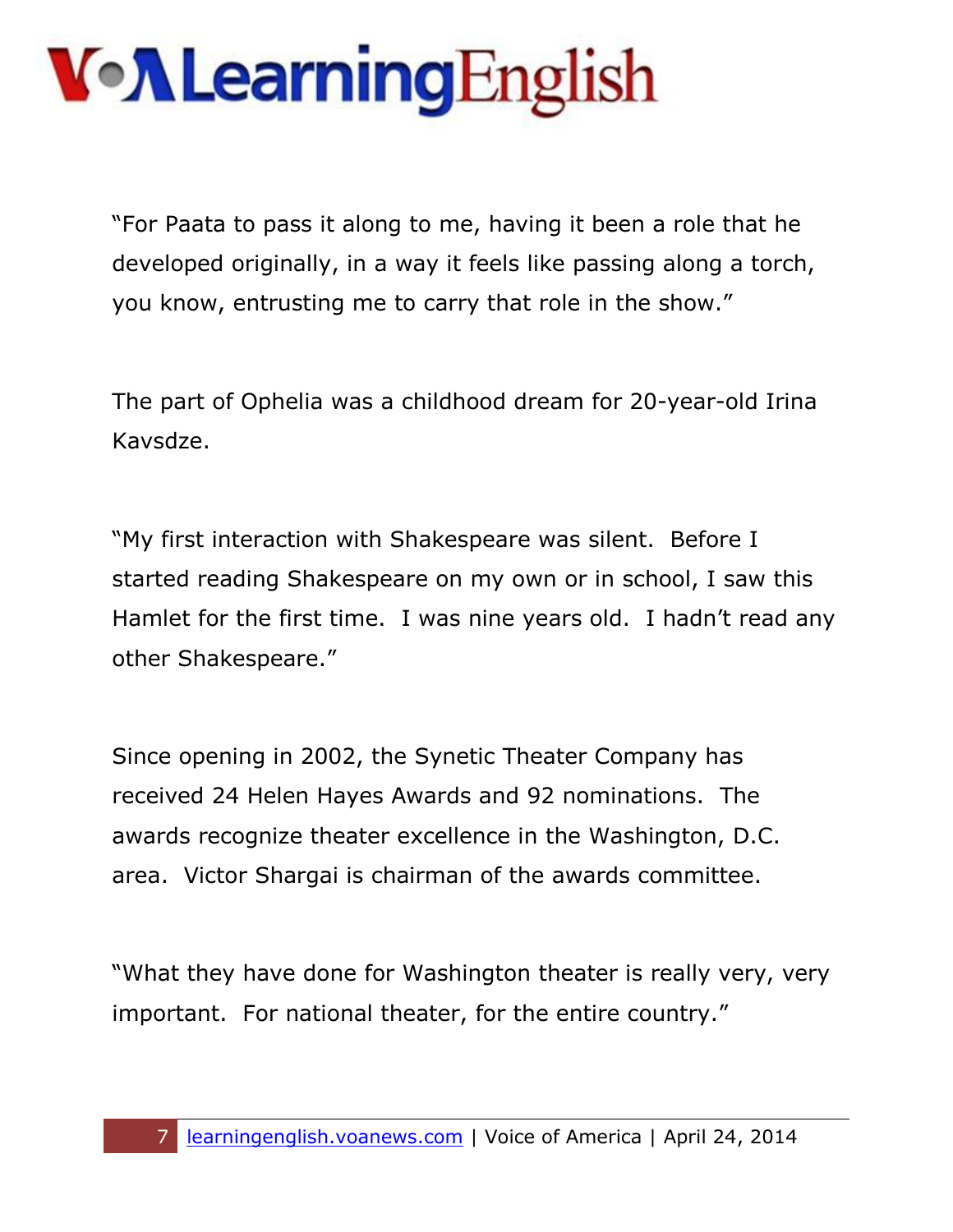In January, Washingtonian magazine honored Paata and Irina Tsikurishvili as "Washingtonians of the Year" for their work in the local theater community. I'm Caty Weaver.

And I'm Jim Tedder in Washington. Whenever I think about Shakespeare, I remember the line from Hamlet.

"To thine own self be true, and it must follow, as the night the day, thou canst not then be false to any man."

I have always thought it meant to be honest with yourself. What do you think it means? Send us an email or a letter with your ideas.

That's all for now, but more Learning English programs are coming up. And there is world news at the beginning of the hour on VOA.